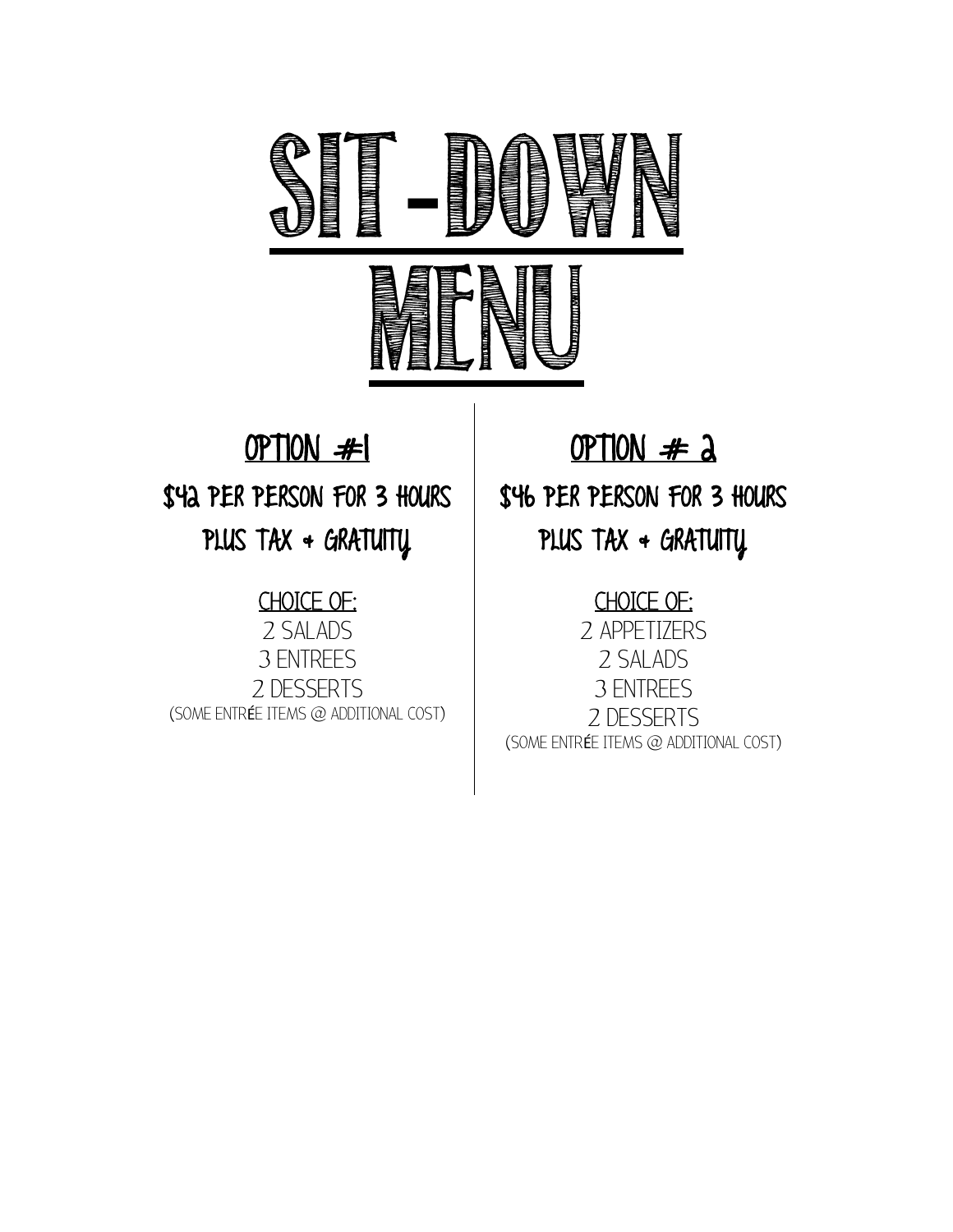

## **GF MOLCAJETE**<br>GUACAMOLE GROUND IN

A TRADITIONAL "PIG" LAVA BOWL

\*\*SUSHI TUNA

ON CRISPY WONTONS W/ AVOCADO ASIAN SLAW & WASABI

#### CALAMARI

W/ A CHIPOTLE REMOULADE

## \*THAI STEAK

**STICKS**<br>CHILI RUBBED W/ A SPICY PEANUT DIPPING SAUCE ON A COOL CUCUMBER SALAD

## FRENCH ONION **SOUP**<br>W/A JARLSBERG

CRUST

#### ASIAGO GARLIC BREAD

DRIPPING WITH ASIAGO CHEESE & A MARINARA SAUCE FOR DIPPING

#### FRENCH FRIES (CHOOSE ONE)

BIG PLATTER MELTED CHEDDAR CHILI CHEDDAR CHEDDAR BACON TRUFFLE PARMESAN SWEET POTATO

## JUMBO WINGS

(CHOOSE ONE) BUFFALO BBQ ASIAN HOT "PAINTED" W/ ALL THE SAUCES

#### GF STEAMED LITTLENECK CLAMS PANCETTA, TOMATO, & JALAPENOS, IN A TEQUILA

LIME BROTH

**GF MUSSELS** GARLICKY & SIZZLING IN AN IRON SKILLET

FRIED MOZZARELLA W/ HOMEMADE MARINARA

#### 3 BEAN NACHOS (CHOOSE ONE)

PICO DE GALLO SOUR CREAM GUACAMOLE SHREDDED CHICKEN BUFFALO CHICKEN VEGETARIAN BBQ PULLED PORK STEAK NACHOS

#### CLAMS CASINO

SIX WHOLE CLAMS, PANCETTA, PEPPERS & BREADCRUMBS

#### JUMBO LUMP CRAB CAKES

W/ A SPICY REMOULADE



#### GF SIMPLE GREENS

ORGANIC MESCLUN | CHERRY TOMATOES | HOUSE BALSAMIC DRESSING

CAESAR

HEARTS OF ROMAINE | SHAVED REGGIANO | GARLIC CROUTONS

#### GF ROASTED BEET & GOAT CHEESE

BABY ARUGULA | BALSAMIC REDUCTION

#### GF APPLE BRIE & WALNUT

MESCLUN GREENS | RED WINE VINAIGRETTE

#### GF CHOPPED SALAD

MESCLUN GREENS | LENTILS | TOMATOES | CARROTS ONIONS | GORGONZOLA | RED WINE VINAIGRETTE

#### GF MANGO AVOCADO PECAN GOAT CHEESE SALAD

BABY SPINACH | RED WINE VINAIGRETTE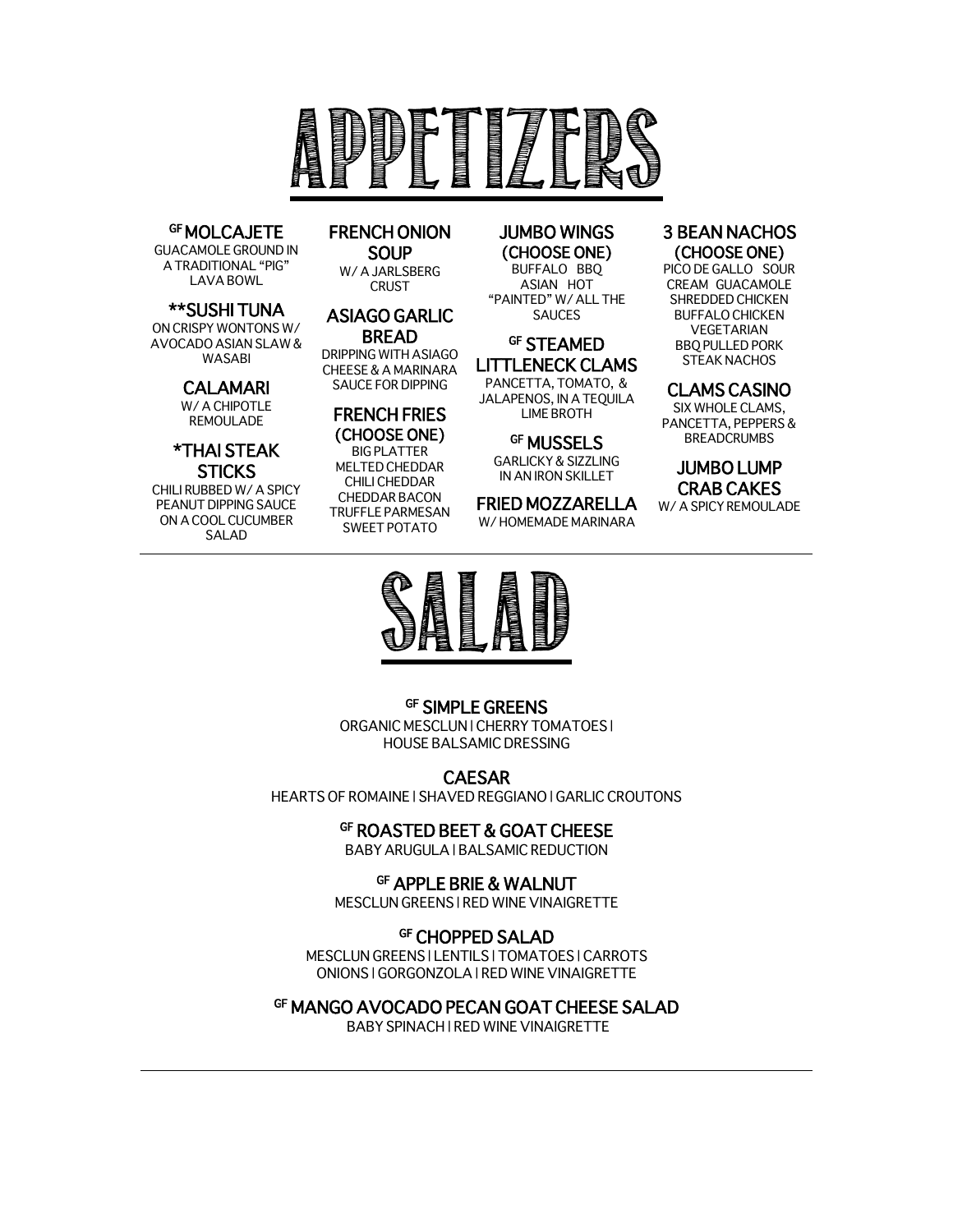

## GF IRON SKILLET ROASTED CHICKEN

ORGANIC FREE RANGE CHICKEN SPLIT ROASTED IN AN IRON SKILLET | LEMON & ROSEMARY PAN JUICES | GRILLED LOCAL SEASONAL VEGGIES | ROASTED POTATOES

#### BUTTERMILK FRIED CHICKEN

HOME BATTERED FRIED CHICKEN | BROWN GRAVY | POTATO SALAD | PARMESAN PEPPER CORN ON THE COB

## GF ARROZ CON POLLO

THE CLASSIC LATIN CHICKEN DISH W/ CHORIZO SAUSAGE | BLACK BEANS | YELLOW RICE | PEAS | CARROTS | CORN

## THE DRAGON BOWL

BROWN RICE STIR-FRY | MUSHROOMS | MIXED LOCAL VEGGIES | SRIRACHA | SOY SAUCE

A SIMPLE LINGUINE BABY HEIRLOOM TOMATOES | MOZZARELLA | BASIL | GARLIC & OIL

GF \*GRILLED 18 OZ. PRIME NY STRIP STEAK

(ADDITIONAL CHARGE) TRUFFLE POTATO AU GRATIN | SAUTÉED SPINACH

## \*SESAME ENCRUSTED AHI TUNA

(ADDITIONAL CHARGE) ROASTED SWEET POTATOES | GARLIC SPINACH | HOISIN BBQ | HOT MUSTARD SAUCE

## \*MARINATED SKIRT STEAK

(ADDITIONAL CHARGE) MASHED POTATOES | ROASTED BROCCOLI | CRISPY FRIED ONIONS

## CHICKEN MARSALA

ROASTED MUSHROOM MARSALA WINE SAUCE | CAPELLINI CAKE | HARICOT VERT

## BAKED GNOCCHI MAC & CHEESE

CHEDDAR CHEESE | PARMESAN CHEESE | SPINACH | BACON GF= GLUTEN FREE CHOICE